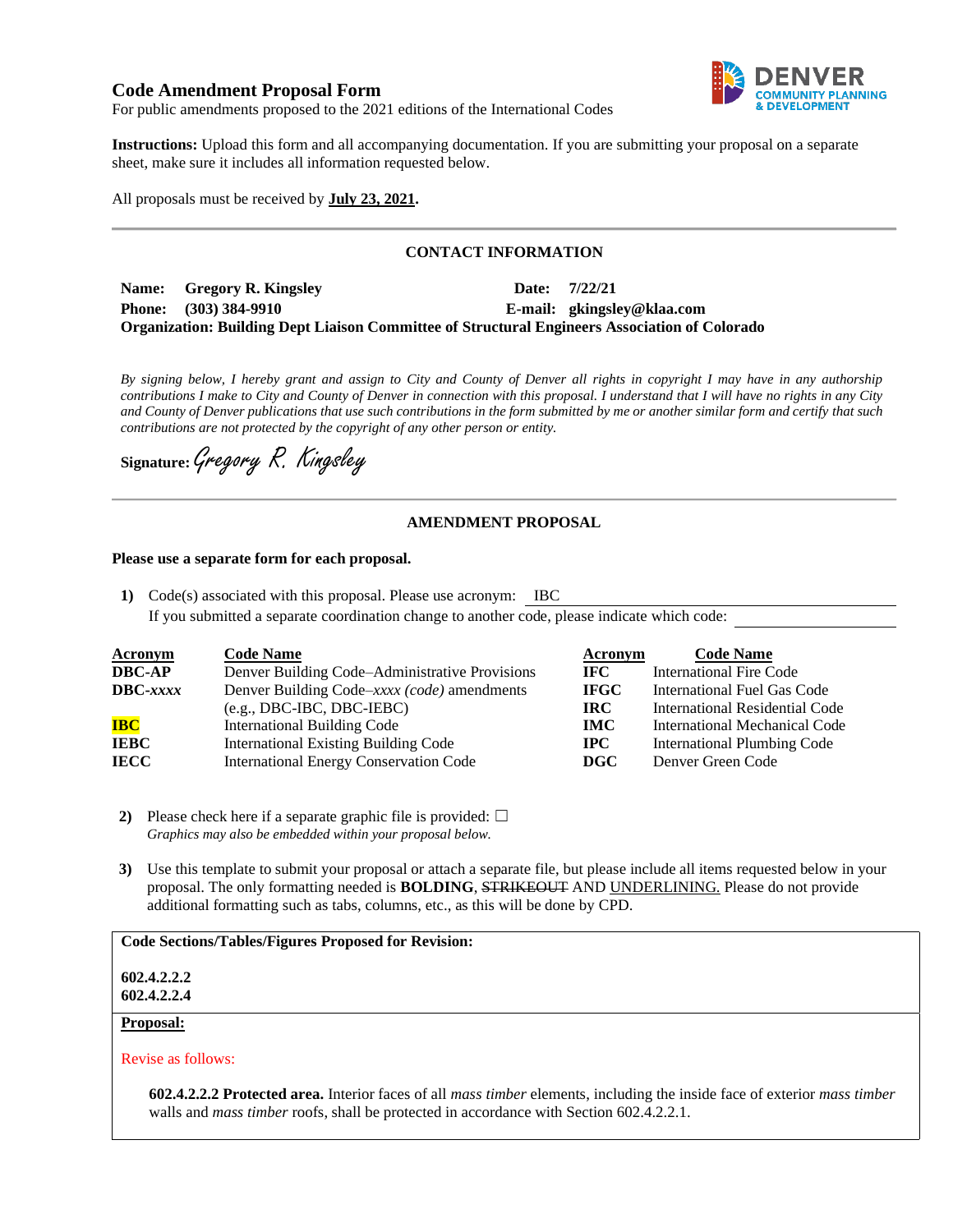**Exceptions:** Unprotected portions of *mass timber* ceilings and walls complying with Section 602.4.2.2.4 and the following:

1. Unprotected portions of mass timber ceilings and walls complying with one of the following:

1.1 Unprotected portions of *mass timber* ceilings, including attached beams, shall be permitted and shall be limited to an area less than or equal to 20 100 percent of the floor area in any *dwelling unit* or *fire area*.

1.2 Unprotected portions of *mass timber* walls, including attached columns, shall be permitted and shall be limited to an area less than or equal to 40 percent of the floor area in any *dwelling unit* or *fire area*.

1.3 Unprotected portions of both walls and ceiling of *mass timber*, including attached columns and beams, in any *dwelling unit* or *fire area* shall be permitted in accordance with Section 602.4.2.2.3.

2. *Mass timber* columns and beams that are not an integral portion of walls or ceilings, respectively, shall be permitted to be unprotected without restriction of either aggregate area or separation from one another.

#### Revise as follows:

**602.4.2.2.4 Separation distance between unprotected mass timber elements.** In each *dwelling unit* or *fire area*, unprotected portions of *mass timber* walls and ceilings shall be not less than 15 feet (4572 mm) from unprotected portions of other walls and ceilings, measured horizontally along the ceiling and from other unprotected portions of walls measured horizontally along the floor.

### **Supporting Information:**

### **Purpose:**

This purpose of this submittal is to incorporate the language or the G147-21 proposal [10] made to the ICC and approved during committee action hearings (CAH) in April of 2021. The G147-21 proposal recognizes the positive results of fire testing performed over the last 2 years on Type IV-B mass timber buildings that incorporated high grade adhesives already required in the code-referenced product standard for CLT (ANSI/APA PRG-320-19), but not tested previously. Importantly, this change will facilitate the use of Type IV-B construction in Denver by lowering cost and increasing aesthetic and biophilic benefits of exposed timber, and advance Denver goals for sustainable design and construction. ("Mass timber" refers to large, solid wood structural components, generally built up from smaller trees.)

## **Reasons:**

The primary reasons why Denver should adopt this change to Type IV-B Denver Building Code are largely the same as those that prompted Denver to adopt the tall wood provisions of the 2021 code early, as part of the 2018 code adoption cycle. Those reasons were and remain:

- 1) To support *Denver's stated commitment to the environment* through its *2020 Sustainability Goals* [1], its *80x50 Climate Action Plan* [2], and its commitment to creating a healthier city to live in [3]. The proposed change will accomplish this by facilitating the use of taller mass timber construction.
- 2) To promote a *symbiotic relationship between the city of Denver and regional forests*, resulting in healthier forests, less forest fire risk, healthier watersheds, and job opportunities [4, 5].
- 3) To *aid the Denver Building Department* in responding efficiently and effectively to Denver's ongoing and growing market demand for mass timber structures.
- 4) To *allow Denver citizens to address the urgent need to reduce embodied carbon* by recognizing testing in support of proposals already introduced at the national level for the International codes.

*Denver's Commitment to the Environment:* The City of Denver has shown continued commitment to leading the nation in environmental protection, as evidenced by Denver's *2020 Sustainability Goals* [1], the Denver *80x50 Climate Action Plan* [2], and the adoption of the *International Green Construction Codes (IGCC)*. Mass timber construction supports these and similar goals, as timber is a completely renewable, ideally local material; when harvested from sustainably-managed forests, it is easily the most sustainable structural building material available.

Mass timber structures provide additional environmental benefits, including carbon capture, reduced construction waste, and less pollution. Mass timber structures sequester carbon for the lifetime of the structure, reducing the amount of carbon dioxide released into the atmosphere, thereby reducing global climate change. As a prefabricated construction material, mass timber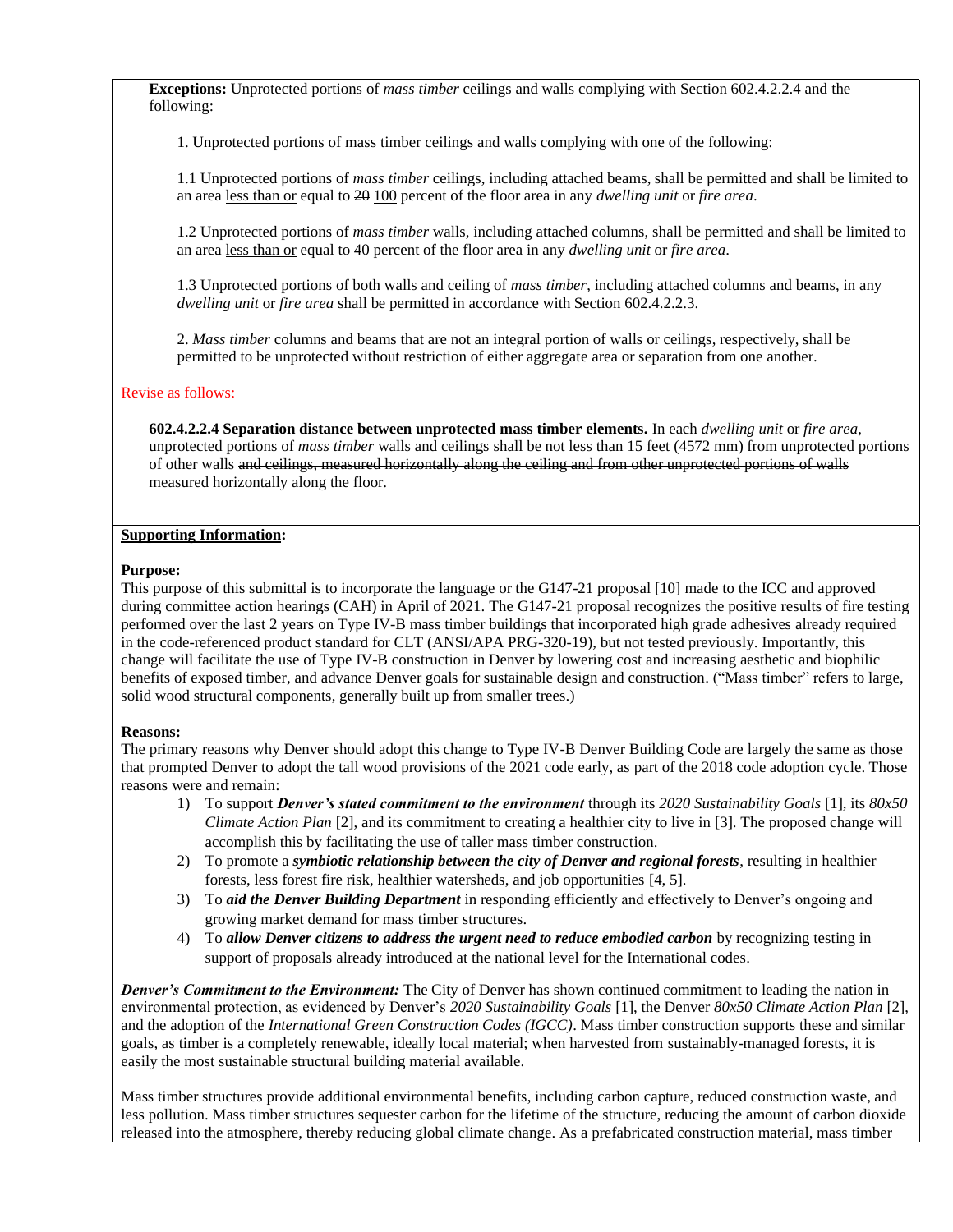creates little construction waste, and it is delivered to the site ready to be installed, resulting in less pollution from large vehicles and less traffic congestion due to construction activities.

*Symbiotic Relationship Between Denver and Regional Forests:* The relationship between the City of Denver and regional forests is critical to the quality of life and economic health of the city. Recent history of wildfires has made Front Range residents keenly aware of the impact of intense fires. Fire risk is reduced by judicious thinning of smaller trees from the forest which improves the resilience of remaining trees by decreasing competition for water and nutrients and improving their ability to resist and recover from fires, insects, and disease. Healthy local forests also help provide clean, safe, affordable water to Denver residents [4]. After the Hayman Fire (2002) and the Buffalo Creek Fire (1996), Denver Water spent tens of millions of dollars to mitigate impacts to the city's water supply from increased siltation and runoff [5]. Reduced wildfires mean healthy local watersheds [6].

The larger mass timber structures allowed in this proposal will create a market for forest products that in turn provides a commercial demand for precisely those small- and medium-sized trees that need to be removed from the forests to maintain their health. Commercial demand creates job opportunities in forest management and in local mass timber manufacturing facilities.

*Aiding the Denver Building Department:* High-rise mass timber structures have sparked the interest and imagination of local developers and designers. Without code support of this structure type, we anticipate numerous Administrative Modification Requests on an individual project basis until the time when the latest fire test results are recognized in the IBC. Acceptance of this proposal can avoid the need for many time-consuming Administrative Modification Requests associated with mass timber.

*Allow Denver citizens to address the urgent need to reduce embodied carbon:* Building materials and construction account for 11% of global  $CO<sub>2</sub>$  emissions. Adoption of this proposal is in line with recent legislation introduced in Colorado to control embodied carbon associated with construction activity and would confirm Denver's reputation as a leader in forward-thinking technologies and environmental responsibility [7].

## **Substantiation:**

This proposal is identical in content to the G147-21 proposal [10] made to the ICC and already approved during committee action hearings (CAH) in April of 2021. Approval in the Public Comment Hearing (PCH) process in late 2021 is pending at the time of this proposal.

Fire testing upon which the G147-21 proposal is based is documented in the RISE report, "Fire Safe implementation of visible mass timber in tall buildngs – compartment fire testing" [9].

## **Bibliography:**

- [1] City and County of Denver, "2020 Sustainability Goals," 2019. [Online]. Available: https://www.denvergov.org/content/denvergov/en/office-of-sustainability/2020-sustainabilitygoals.html
- [2] Denver Public Health & Environment, "Denver 80x50 Climate Action Plan," July 2018. [Online]. Available:

https://www.denvergov.org/content/dam/denvergov/Portals/771/documents/EQ/80x50/DDPHE\_80x50\_ClimateAc tionPlan.pdf.

- [3] Denver Department of Public Health & Environment, "Denver Pulbic Health & Environment," 2019. [Online]. Available: https://www.denvergov.org/content/denvergov/en/environmental-health.html.
- [4] Denver Water, "Watershed Protection & Management," 2019. [Online]. Available: https://www.denverwater.org/your-water/water-supply-and-planning/watershed-protection-andmanagement.
- [5] Denver Water, "Protecting forests and watersheds year-round," 2 April 2018. [Online]. Available: https://www.denverwater.org/education/blog/protecting-forests-and-watersheds-year-round.
- [6] T. Fry, "Western Water Threadened by Wildlife," Office of Communications, U.S. Forest Service, 8 February 2016. [Online].

Available: https://www.fs.fed.us/blogs/western-water-threatened-wildfire.

- [7] UN Environmental Global Status Report 2017. [Online]
- Available: https://www.worldgbc.org/sites/default/files/UNEP%20188\_GABC\_en%20%28web%29.pdf [8] Carbon Leadership Forum, "CLF Embodied Carbon Policy Toolkit. [Online]. Available: https://carbonleadershipforum.org/clf-policy-toolkit/